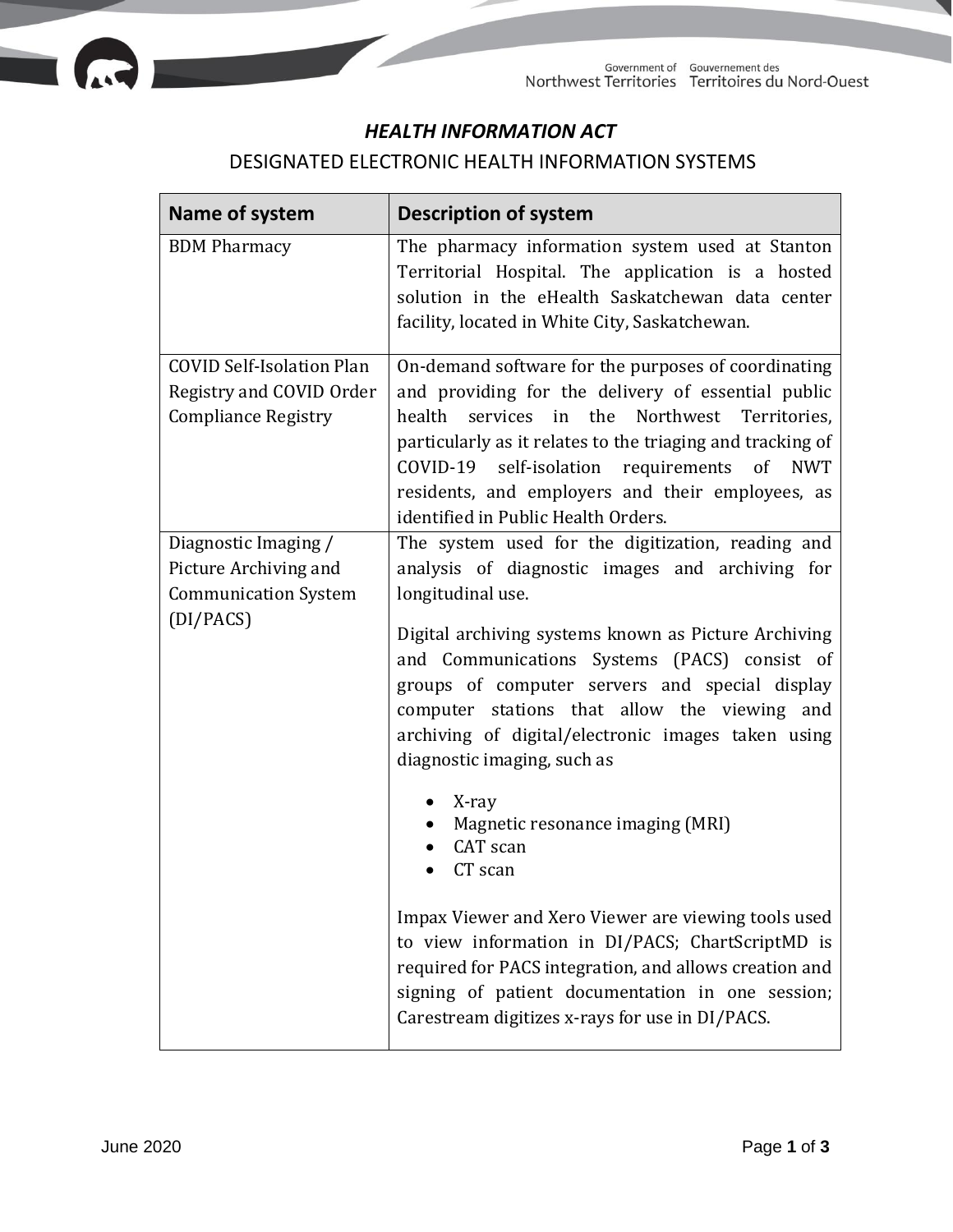| Name of system                                                                                                           | <b>Description of system</b>                                                                                                                                                                                                                                                                                                                                                                                                                 |
|--------------------------------------------------------------------------------------------------------------------------|----------------------------------------------------------------------------------------------------------------------------------------------------------------------------------------------------------------------------------------------------------------------------------------------------------------------------------------------------------------------------------------------------------------------------------------------|
| Electronic medical record<br>system (EMR)                                                                                | EMR is an electronic system of patient information<br>used in health care clinics for scheduling, longitudinal<br>charting and billing to support the delivery of patient<br>care. It is available across the NWT, in all health<br>authorities.                                                                                                                                                                                             |
| <b>Enterprise Master Patient</b><br>Index (EMPI)                                                                         | The repository for all NWT residents' demographic<br>information received from feeder systems (other NWT<br>electronic health information systems, such as EMR,<br>iEHR). It is used to link records from systems together<br>against one patient record.                                                                                                                                                                                    |
| <b>Health Management</b><br><b>Information System</b><br>(HMIS)<br><b>Note:</b> is comprised of<br>ICore, MediGent, VSS. | The system to adjudicate physician and hospital<br>claims, provide case and invoice management for<br>medical travel, and maintain NWT Health Care Plan<br>and Extended Health Benefits eligibility information.<br>Used across the territory. A client record is made up of<br>information stored in several locations (i.e. database<br>tables) in the database. The information is linked<br>together to create a complete client record. |
| <b>Health Suite</b>                                                                                                      | Service event tracking for Home Care, third party<br>billing software<br>for Medical Clinics, historical<br>scheduling and service event data for Public Health<br>and Mental Health and Service Event tracking at the<br>DHSS.                                                                                                                                                                                                              |
| <b>ICore</b>                                                                                                             | A system to submit all physician claims to HMIS for<br>adjudication and payment. Eventually will be replaced<br>by the territorial EMR. (one of the three systems that<br>make up HMIS)                                                                                                                                                                                                                                                      |
| <b>International Resident</b><br><b>Assessment Instruments</b><br>(inteRAI)                                              | An assessment instrument for Home Care, Long Term<br>Care and Extended Care to inform clinical needs and<br>service planning. (in progress towards<br>implementation)                                                                                                                                                                                                                                                                        |